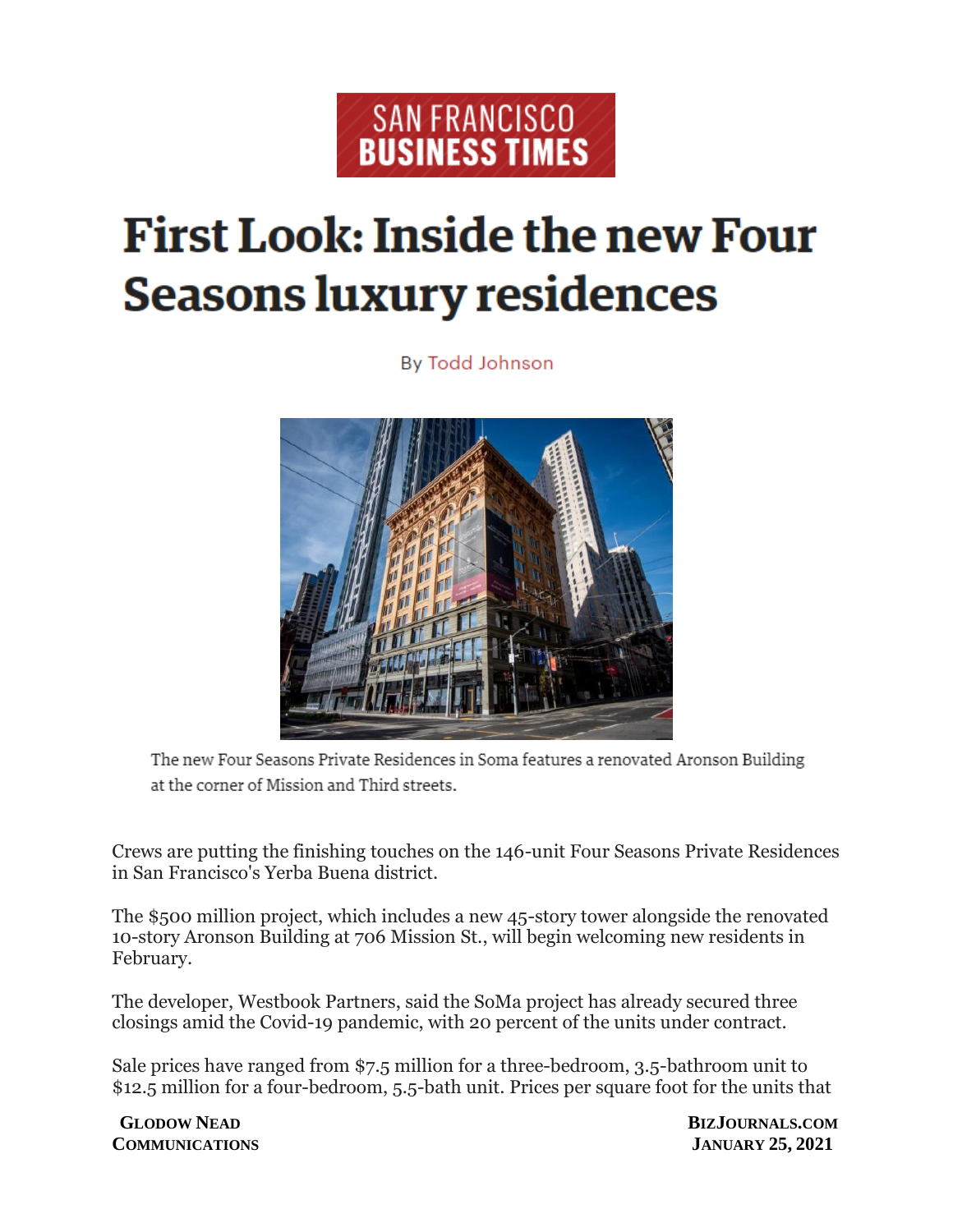have been sold range from \$2,362 to \$2,726. One prominent homebuyer? Golden State Warriors star Steph Curry and his wife, Ayesha Curry, who reportedly will pay just shy [of \\$8 million](https://www.bizjournals.com/sanfrancisco/news/2020/01/22/currys-snap-up-s-f-condo-in-four-seasons-private.html) for a 2,800-square-foot space on the 30th floor of the high-rise.

The most expensive unit, the 10,000-square-foot, dual-level Grand Penthouse, is priced at \$49 million, representing the most expensive condominium listing in San Francisco. Potential buyers will be sold the penthouse as a shell, allowing them to outfit the unit with finishes of their choosing.

The Four Seasons residences also includes a 10,000-square-foot "club floor" with a staffed bar, dining areas, virtual reality sports simulators and a fitness center.

The project will also be the new home of the Mexican Museum, which will occupy the first four floors of the old and new structures, with opening slated for summer 2022.



In addition to the Aronson Building, the Four Seasons residences includes the new 45story tower.



Residents will enter a converted lobby located in the Aronson Building.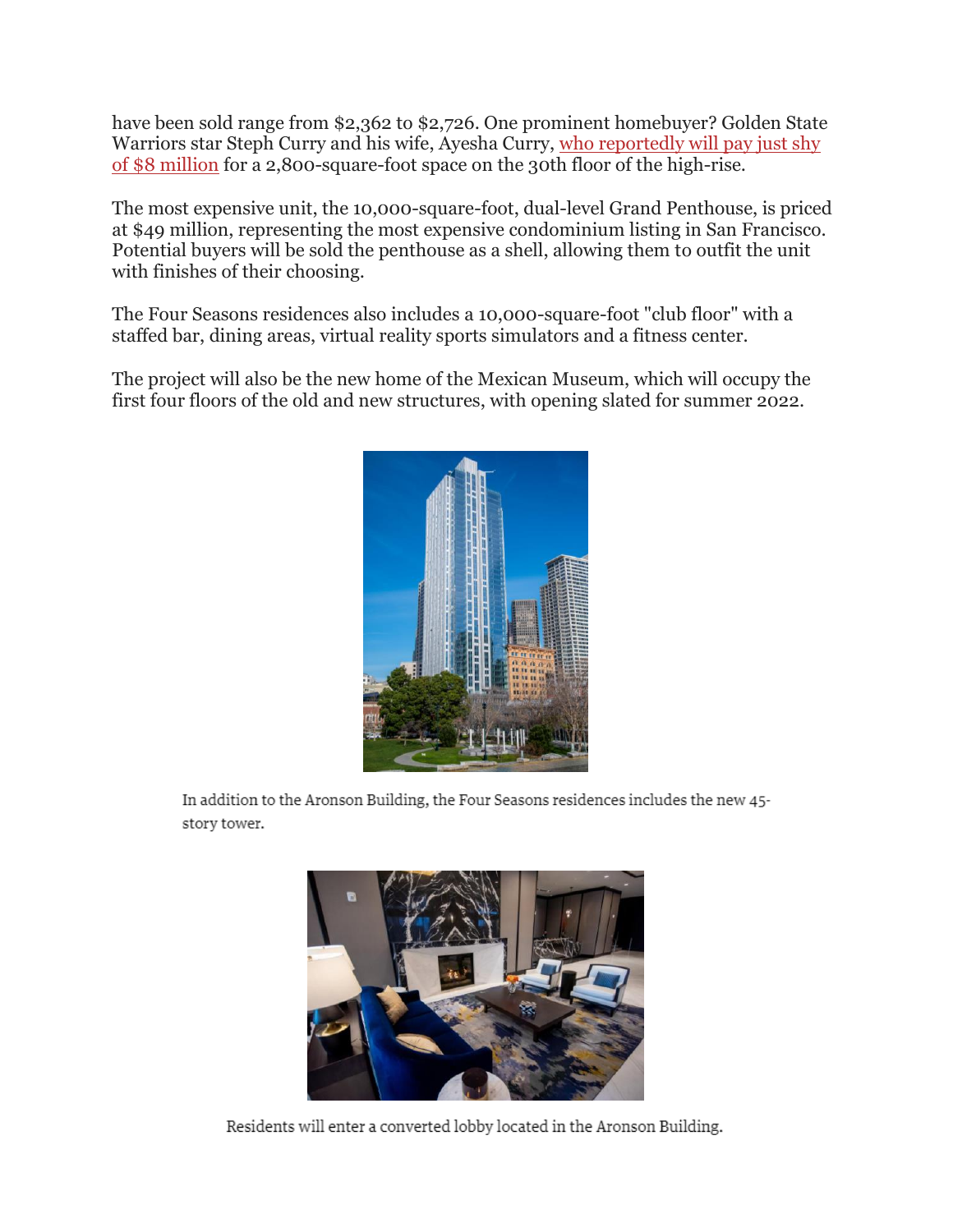

The elevators to the residences in the Aronson Building.



A den in a three-bedroom, three-bathroom unit.



The kitchen in a two-bedroom, three-bathroom unit.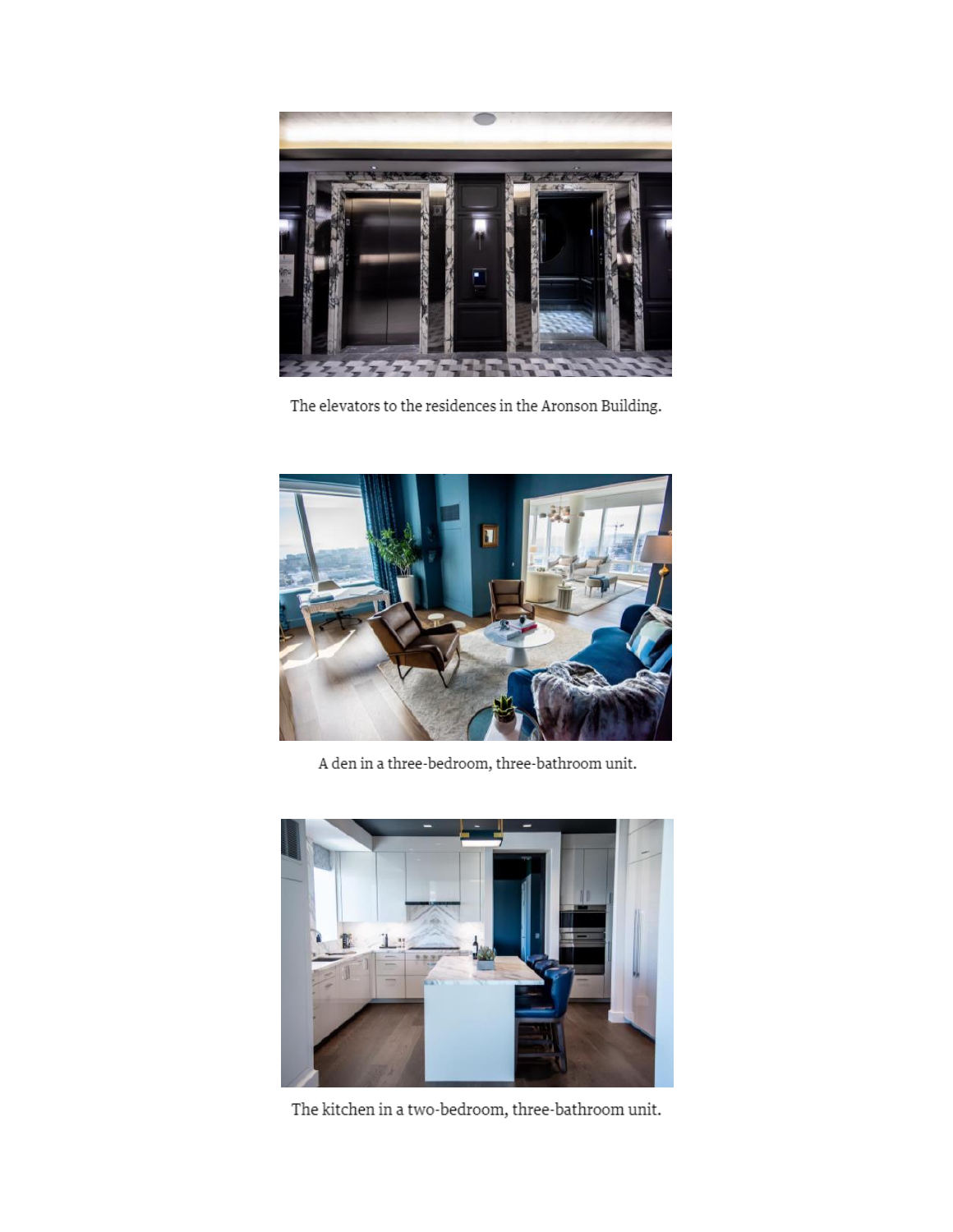

The dining area in the unit.



The living room in the unit, featuring views of San Francisco.



The kitchen in a three bedroom, three bathroom unit.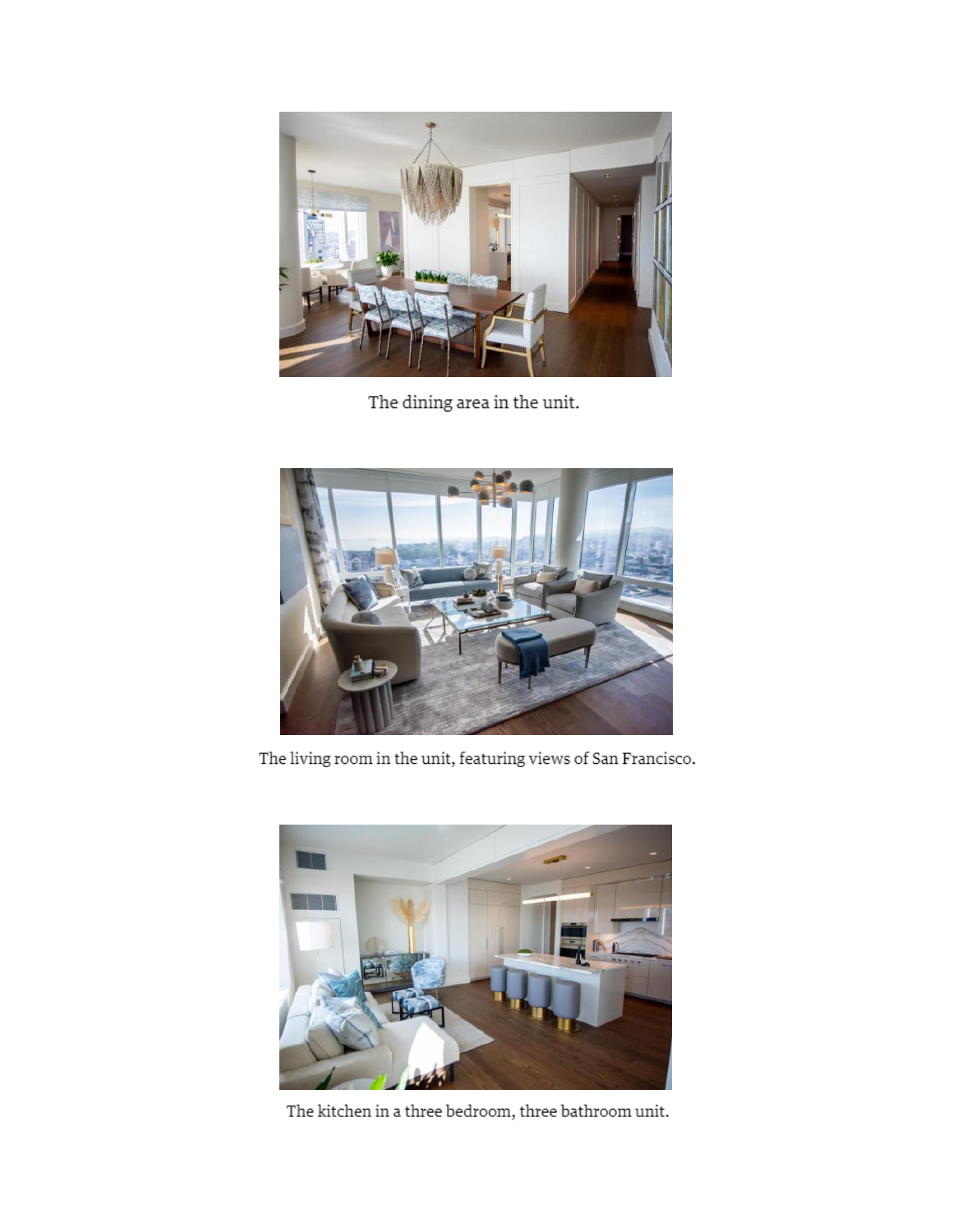

The unit contains a breakfast nook.



One of the three bedrooms.



The ensuite bathroom.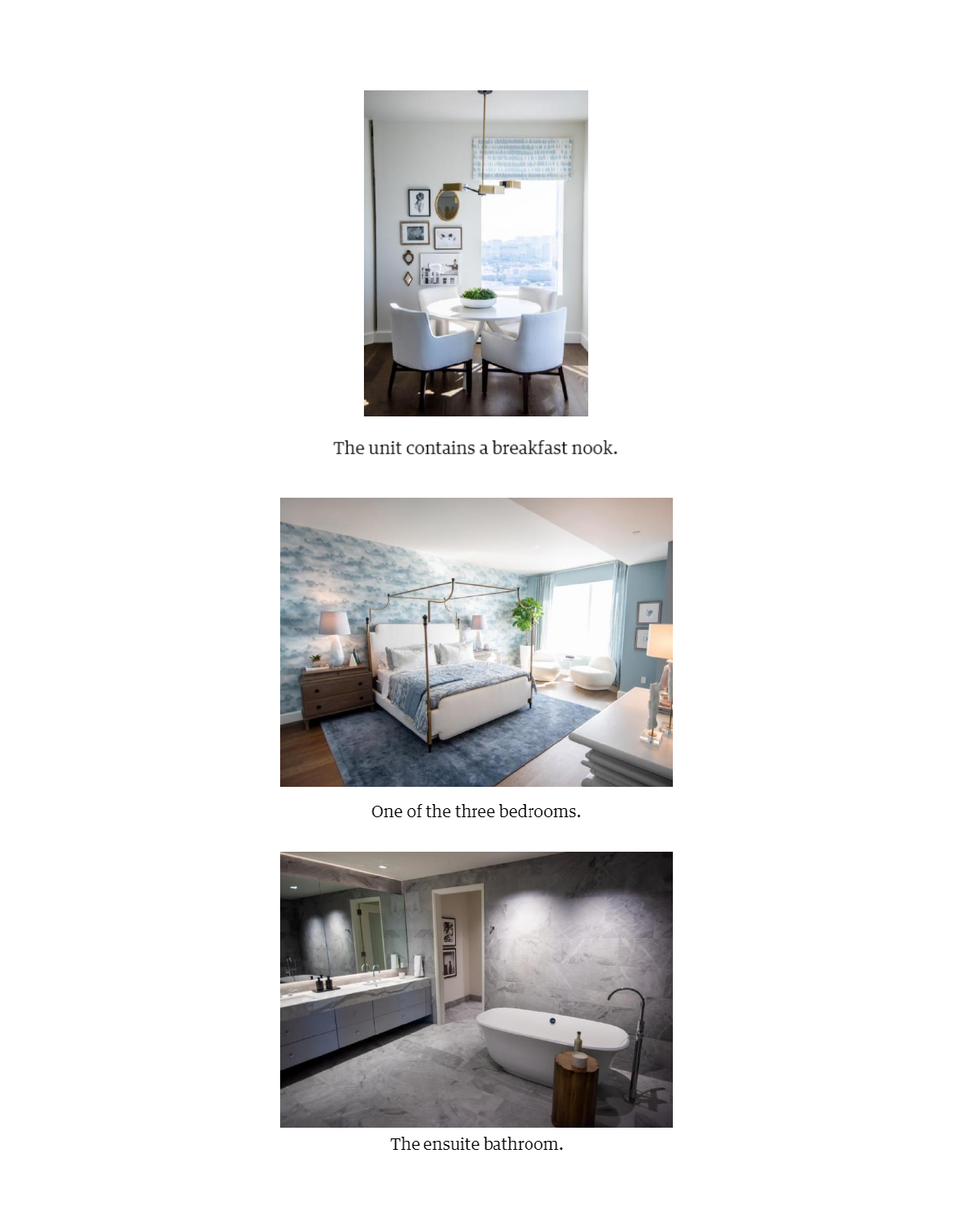

The living room in a two-bedroom, three-bathroom unit.



An ensuite bathroom in a unit.



A bedroom in a two-bedroom, three-bathroom unit.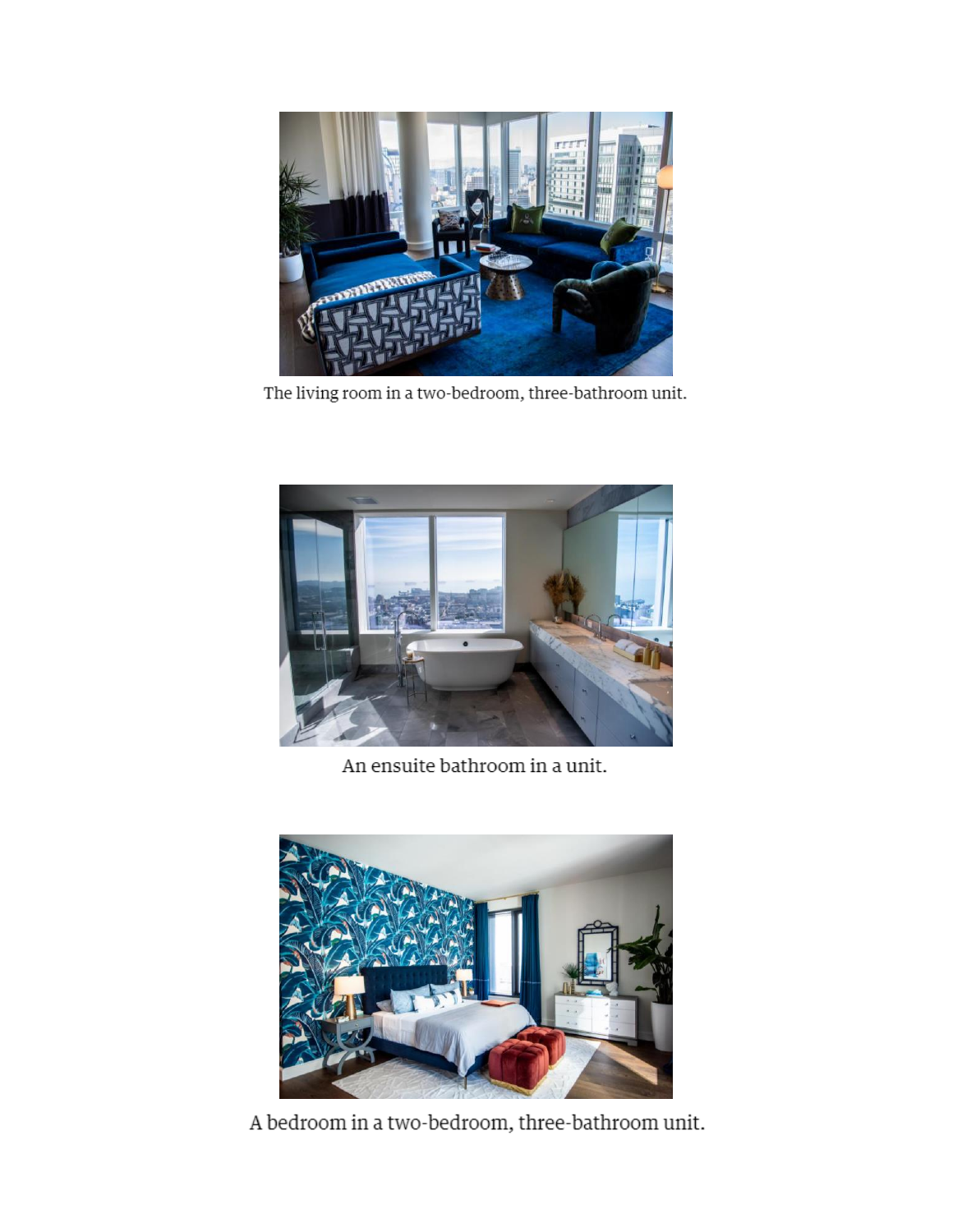

The Four Seasons Residences includes a 2,200-square-foot fitness room.



The two-story, top-floor penthouse will be sold as a shell that will allow potential buyers the choose the configuration and finishes.



The penthouse is roughly 10,000 square feet.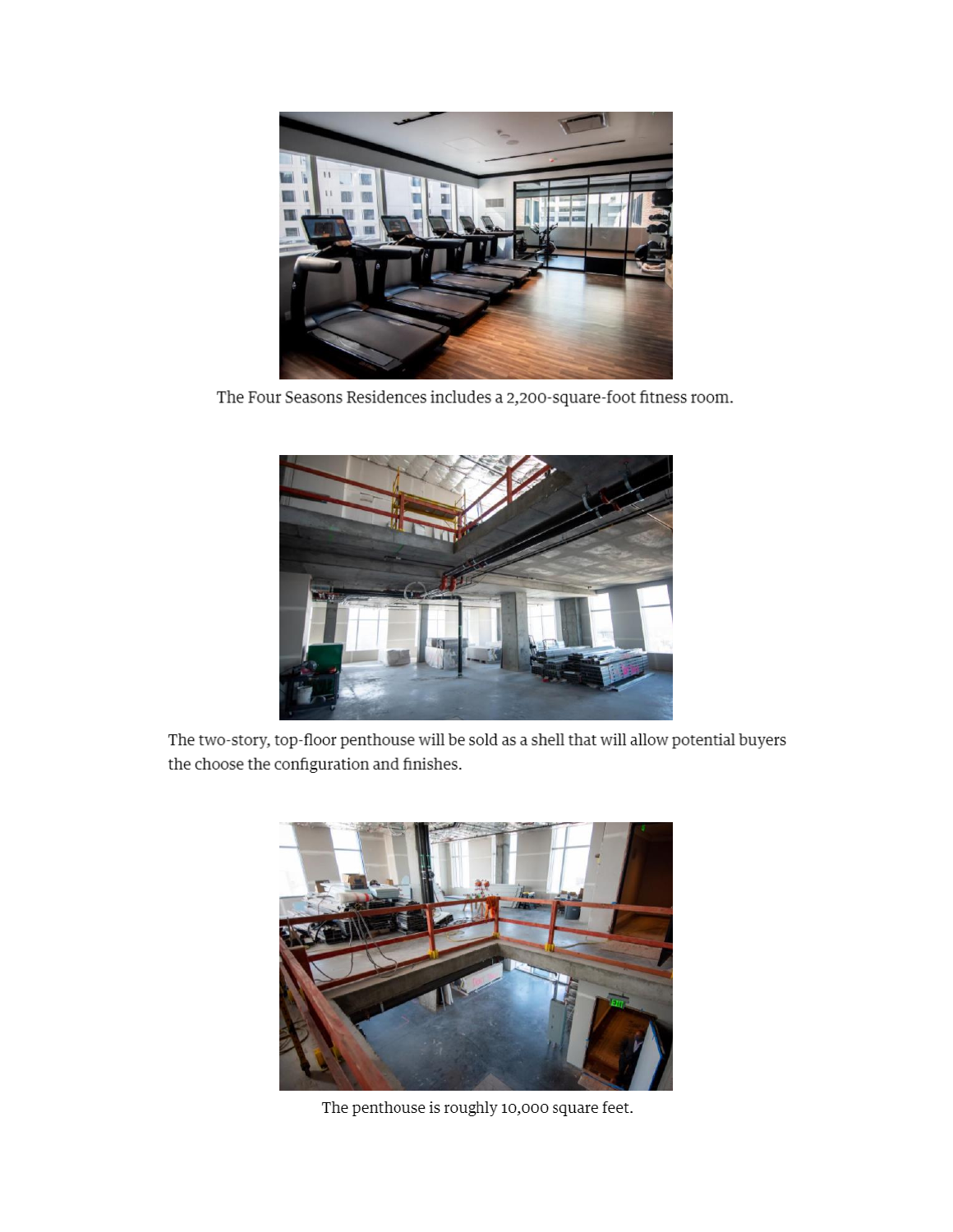

The view from the top-floor penthouse.



The penthouse offers 4,035 square feet of outdoor terraces.



A view of the Golden Gate Bridge from the top-floor penthouse.